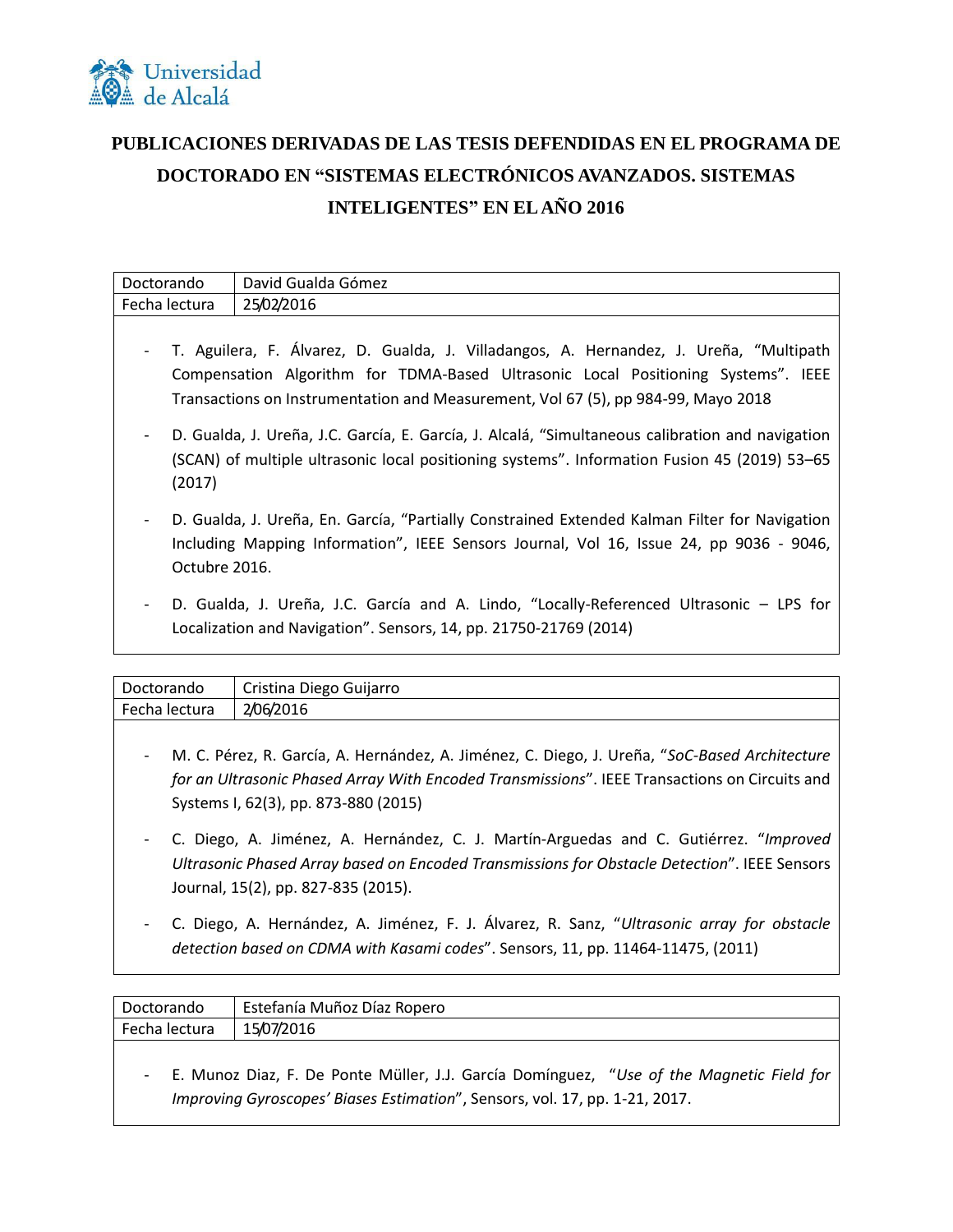

- E. Munoz Diaz, "*Inertial Pocket Navigation System: Unaided 3D Positioning*", Sensors, vol. 15, pp. 9156–9178, 2015.

| Doctorando                                                                                                                                                                                                                          | Alfredo José Fernández Rodríguez                                                                                                                                                                                                                                                                                                                      |  |
|-------------------------------------------------------------------------------------------------------------------------------------------------------------------------------------------------------------------------------------|-------------------------------------------------------------------------------------------------------------------------------------------------------------------------------------------------------------------------------------------------------------------------------------------------------------------------------------------------------|--|
| Fecha lectura                                                                                                                                                                                                                       | 14/10/2016                                                                                                                                                                                                                                                                                                                                            |  |
| L. De Santiago, A. Fernández-Rodríguez, R. Blanco, C. Pérez-Rico, J.M. Rodríguez-Ascariz, R.<br>Barea, L. Boquete, "Improved measurement of intersession latency in mfVEPs" (2014)<br>Documenta Ophthalmologica, 129(1), pp. 65-69. |                                                                                                                                                                                                                                                                                                                                                       |  |
| $\overline{\phantom{a}}$                                                                                                                                                                                                            | M.O. del Castillo, L. de Santiago, A. Fernández-Rodríguez, R. Blanco, J.M. Rodríguez-Ascariz, R.<br>Barea, J.M. Miguel-Jiménez, E.M. Sánchez-Morla, L. Boquete, "A new method for quantifying<br>mfVEP signal intensity in multiple sclerosis" (2015) Biomedical Signal Processing and Control,<br>22, pp. 119-125.                                   |  |
|                                                                                                                                                                                                                                     | J.M. Miguel-Jiménez, R. Blanco, L. De-Santiago, A. Fernandez-Rodríguez, J.M. Rodriguez-<br>Ascariz, R. Barea, J.L. Martín-Sánchez, C. Amo, E. Sánchez-Morla, L. Boquete, "Continuous-<br>wavelet-transform analysis of the multifocal ERG waveform in glaucoma diagnosis" (2015)<br>Medical & biological engineering & computing, 53(9), pp. 771-780. |  |
|                                                                                                                                                                                                                                     | L. De Santiago, A. Klistorner, M. Ortiz, A.J. Fernández-Rodríguez, J.R. Ascariz, R. Barea, J.M.<br>Miguel-Jiménez, Boquete, "Software for analysing multifocal visual evoked potential signal<br>latency progression," (2015) Computers in biology and medicine, 59, pp. 134-141.                                                                     |  |
|                                                                                                                                                                                                                                     | A. Fernández, L. De Santiago, R. Blanco, C. Pérez-Rico, J.M. Rodríguez-Ascariz, R. Barea, J.M.<br>Miguel-Jiménez, J.R. García-Luque, M. Ortiz del Castillo, E.M. Sánchez-Morla, L. Boquete<br>"Filtering multifocal VEP signals using Prony's method," (2015) Computers in biology and<br>medicine, 56, pp. 13-19.                                    |  |

| Doctorando    | Raquel Gutiérrez Rivas |
|---------------|------------------------|
| Fecha lectura | 28/10/2016             |
|               |                        |

- R. Gutierrez-Rivas, J. J. Garcia, W. P. Marnane, and A. Hernandez, "*Novel Real-Time Low-Complexity QRS Complex Detector Based on Adaptive Thresholding,*" IEEE Sens. J., vol. 15, no. 10, pp. 6036–6043, Oct. 2015.

| Doctorando    | Francisco Domingo Pérez |
|---------------|-------------------------|
| Fecha lectura | 10/11/2016              |
|               |                         |

- F. Domingo, J. L. Lázaro, A. Wieser, E. Martin, D. Salido, A. de la Llana, "Sensor placement determination for range-difference positioning using evolutionary multi-objective optimization". Expert Systems with Applications, 47, pp. 95-105 (2016).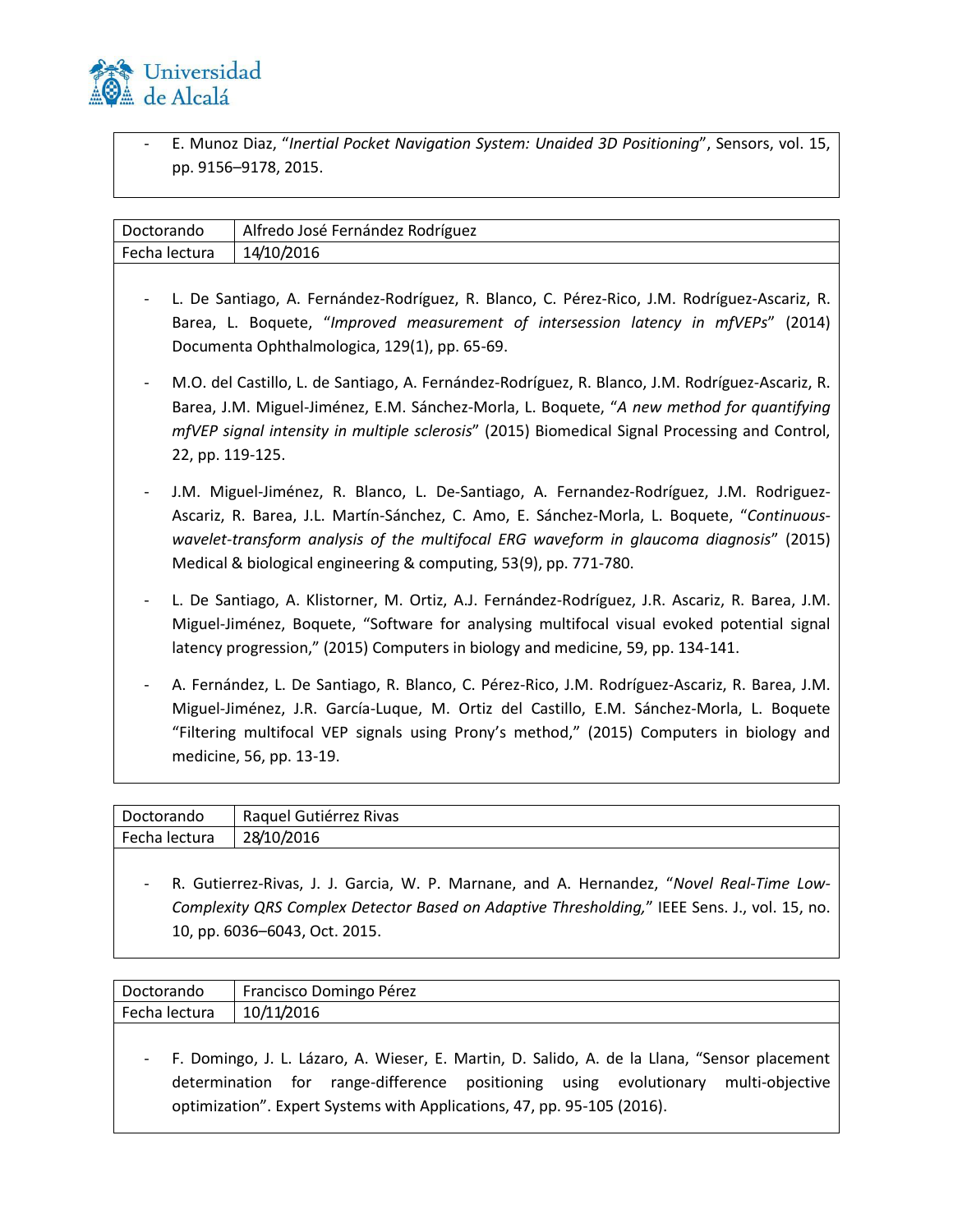

- F. Domingo, J. L. Lazaro, I. Bravo, A. Gardel, D. Rodriguez, "Optimization of the coverage and accuracy of an indoor positioning system with a variable number of sensors". Sensors (Switzerland), 16 (6), art. no. 934 (2016).

| Doctorando    | Luís de Santiago Rodrigo                                                                                                                                                                                                                                                                                                        |
|---------------|---------------------------------------------------------------------------------------------------------------------------------------------------------------------------------------------------------------------------------------------------------------------------------------------------------------------------------|
| Fecha lectura | 18/11/2016                                                                                                                                                                                                                                                                                                                      |
|               | L. De Santiago, A. Fernández, R. Blanco, C. Pérez-Rico, J.M. Rodríguez-Ascariz, R. Barea, J.M.<br>Miguel-Jiménez, C. Amo, E.M. Sánchez-Morla, L. Boquete "Improved measurement of<br>intersession latency in mfVEPs" (2014) Documenta Ophthalmologica, 129(1), pp. 65-69.                                                       |
| 119-125.      | M.O. del Castillo, L. de Santiago, A. Fernández, R. Blanco, J.M. Rodríguez-Ascariz, R. Barea, J.M.<br>Miguel-Jiménez, Sánchez-Morla, E.M., L. Boquete, "A new method for quantifying mfVEP<br>signal intensity in multiple sclerosis," (2015) Biomedical Signal Processing and Control, 22, pp.                                 |
|               | L. De Santiago, A. Klistorner, M. Ortiz, A.J. Fernández-Rodríguez, J.R. Ascariz, R. Barea, J.M.<br>Miguel-Jiménez, Boquete, "Software for analysing multifocal visual evoked potential signal<br>latency progression," (2015) Computers in biology and medicine, 59, pp. 134-141.                                               |
|               | A. Fernández, L. De Santiago, R. Blanco, C. Pérez-Rico, J.M. Rodríguez-Ascariz, R. Barea, J.M.<br>Miguel-Jiménez, J.R. García-Luque, M. Ortiz del Castillo, E.M. Sánchez-Morla, L. Boquete,<br>"Filtering multifocal VEP signals using Prony's method," (2015) Computers in biology and<br>medicine, 56, pp. 13-19.             |
|               | L. De Santiago, M.O. del Castillo, R. Blanco, R. Barea, J.M. Rodríguez-Ascariz, J. M., Miguel-<br>Jiménez, E.M. Sánchez-Morla, L. Boquete, "A signal-to-noise-ratio-based analysis of multifocal<br>visual-evoked potentials in multiple sclerosis risk assessment," (2016) Clinical Neurophysiology,<br>127(2), pp. 1574-1580. |
|               | C. Amo, M.O. del Castillo, R. Barea, L. de Santiago, A. Martínez-Arribas, P. Amo-López, L.<br>Boquete, "Induced Gamma-Band Activity During Voluntary Movement: EEG Analysis for<br>Clinical Purposes," (2016) Motor control, 20(4), pp. 409-428.                                                                                |
|               | C. Amo, L. De Santiago, D.Z. Luciáñez, J.M.L. Alonso-Cortés, M. Alonso-Alonso, R. Barea, L.<br>Boquete, "Induced gamma band activity from EEG as a possible index of training-related brain<br>plasticity in motor tasks" (2017) PloS one, 12(10), e0186008.                                                                    |
|               | C. Amo, L. de Santiago, R. Barea, A. López-Dorado, L. Boquete, "Analysis of gamma-band<br>activity from human EEG using empirical mode decomposition" (2017) Sensors, 17(5), 989.                                                                                                                                               |
|               | L. Malmqvist, L. de Santiago, L. Boquete, S. Hamann, "Multifocal visual evoked potentials for<br>quantifying optic nerve dysfunction in patients with optic disc drusen" (2017) Acta<br>ophthalmologica, 95(4), pp. 357-362.                                                                                                    |